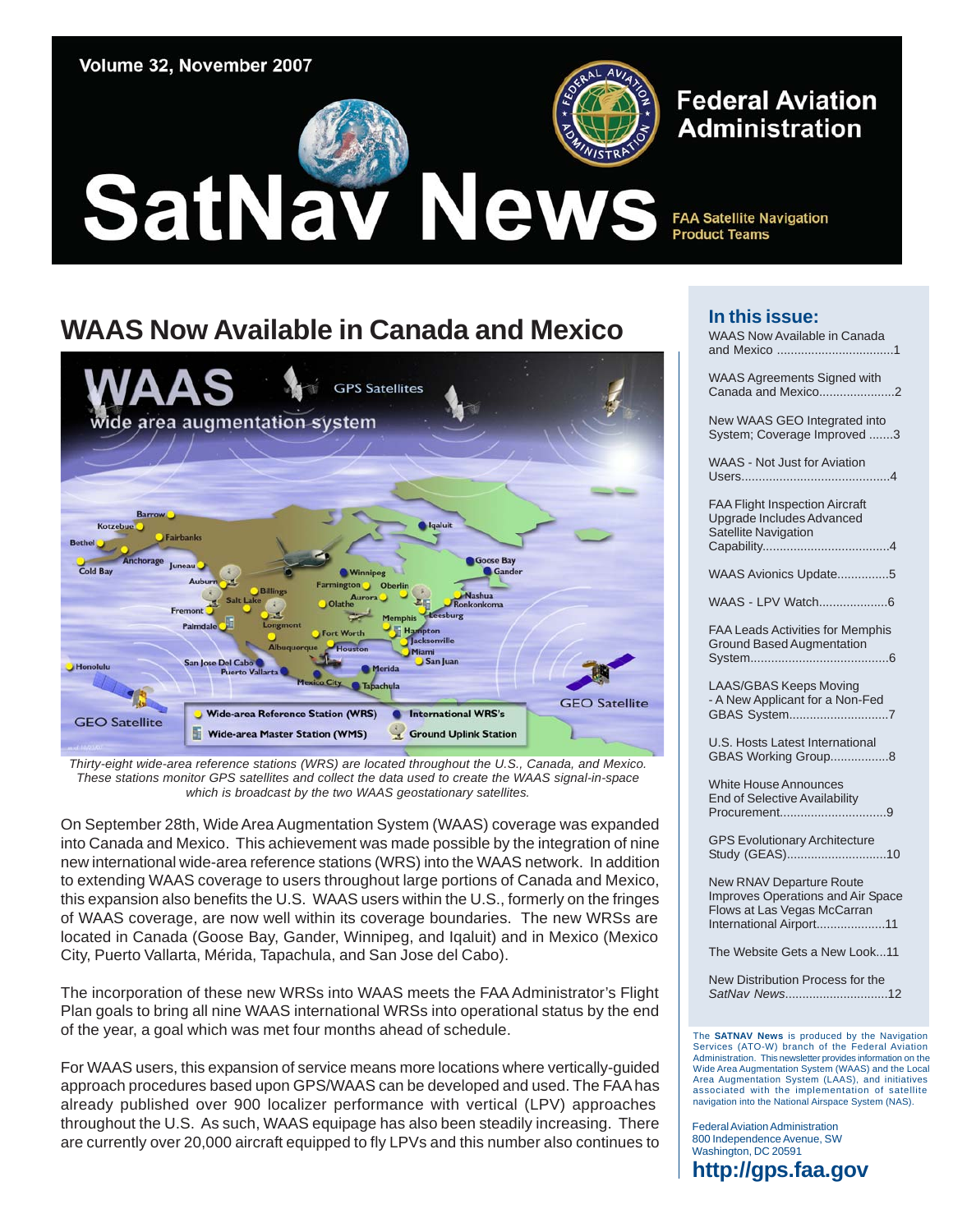## <span id="page-1-0"></span>**SatNav New**

grow. This latest expansion of WAAS coverage increases the number of locations that can benefit from LPVs, providing even more incentive for users to equip.





*Shown above is a screen shot from the FAA's "Current WAAS Navigation Service Snapshot Display" web page. This display updates once every two minutes to reflect fluctuations in service coverage. To access this site, please select the "Real Time WAAS Coverage Link" found at the bottom of [http://gps.faa.gov o](gps.faa.gov)r access this page directly at [http://www.nstb.tc.faa.gov/RT\\_VerticalProtectionLevel.htm.](http://www.nstb.tc.faa.gov/RT_VerticalProtectionLevel.htm)*

This significant milestone for satellite navigation would not have been possible without the commitment and valuable contributions of the Canadian and Mexican aviation authorities who have supported this work at the highest levels under the auspices of the North American Aviation Trilateral Agreement. The result is a highly accurate and reliable navigation service that will benefit all three nations. Although the international WAAS stations are operational, the cooperative work does not end. The FAA has signed supporting agreements with its counterparts in Canada and Mexico documenting a continued commitment to work together to ensure the ongoing operation of this expanded service. For WAAS users in North America, this expansion is the next step on the road of continuous WAAS enhancements. For the world, this is another step in the maturity of the International Civil Aviation Organization's (ICAO) Global Navigation Satellite System (GNSS) vision. *- Mary Ann Davis, FAA ATO-W/GPS TAC*

#### **WAAS Agreements Signed with Canada and Mexico**

To prepare for the international expansion of WAAS, implementation agreements were signed between the U.S., Canada, and Mexico. The FAA's Wide Area Augmentation System (WAAS) program office participated in separate bilateral operational implementation meetings with authorities in Canada (NavCanada) and Mexico (Servicios a la Navegación en el Espacío Aéreo Mexicano, referred to as SENEAM) to refine plans for the implementation of the wide-area reference stations (WRS) in those countries.

During the meetings, the FAA WAAS program manager and her counterparts in NavCanada and SENEAM signed the international program implementation plans (IPIP). The first of these agreements was signed in December 2006 between the FAA and NavCanada. The second agreement was signed in January 2007 when the FAA met with SENEAM in Mexico. The IPIPs, one for each country, have been jointly developed between the FAA and NavCanada/SENEAM and provide the details of how the higher-level joint agreements to install and implement international WAAS assets will be accomplished. Additionally, the IPIP describes how operation and maintenance of the WRSs will be conducted now that the Canadian and Mexican WRSs have been integrated into the WAAS. The international assets are operated by U.S.-based WAAS operations specialists and maintained by Canadian and Mexican personnel. The international WAAS sites are



*Deborah Lawrence (FAA WAAS Program Manager) and Jeff Cochrane (NavCanada CNS Service Design Manager) meet to sign the U.S./Canada IPIP.*

*Also pictured are members of the FAA/NavCanada team, including Alain Brunet (NC), Wally Peterson (FAA/GPS TAC), Joe Jaksic (NC), Dave Roth (FAA), Brian White (NC), Kenny Simmons (FAA), Steve Bellingham (NC), Claude Allard (NC), and Jerry Smith (FAA).*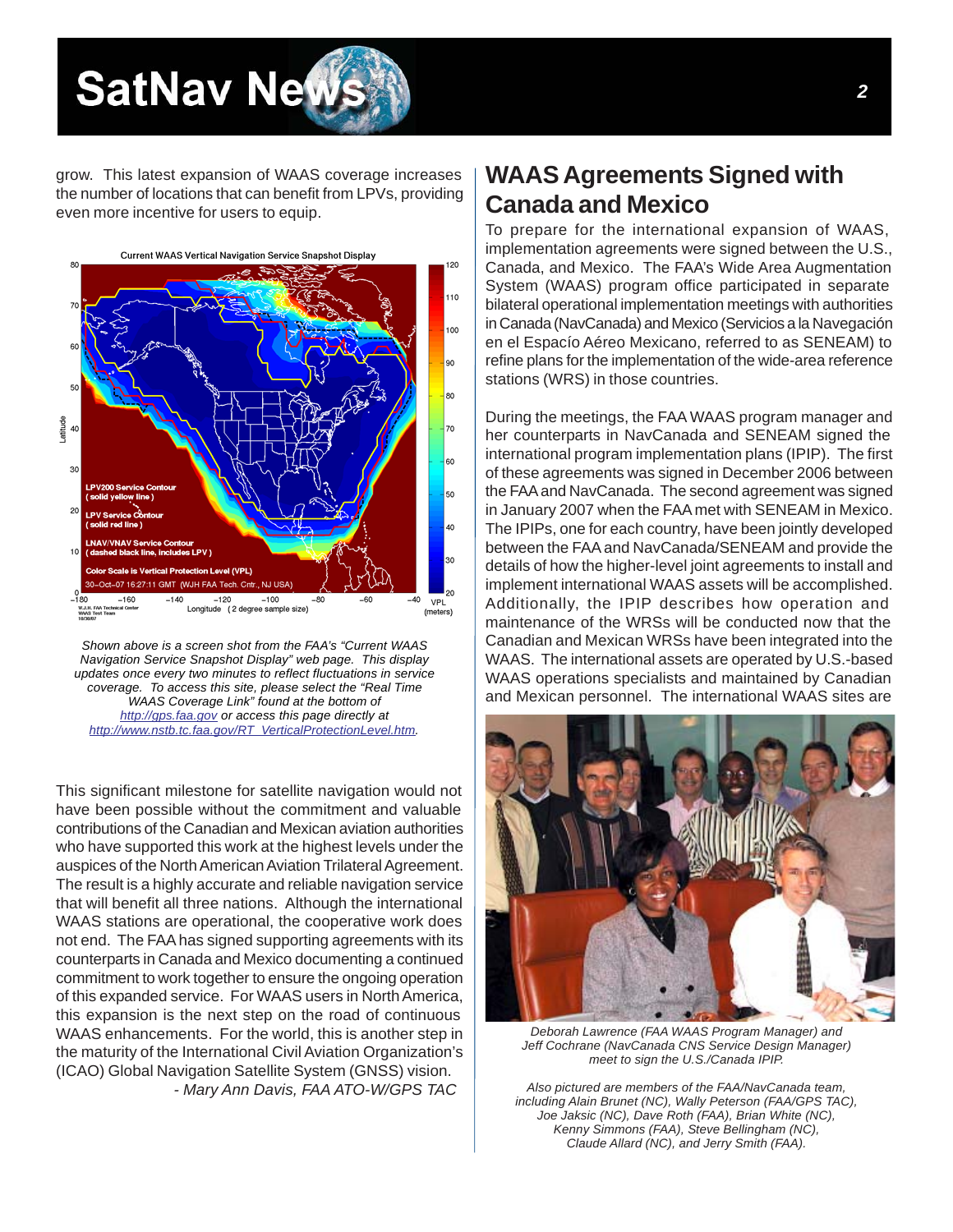### <span id="page-2-0"></span>**SatNav Net**



*The SENEAM Director General Adjunto Tecnico, (Joaquin Diaz Garcia) and Deborah Lawrence sign the U.S./ Mexico IPIP.*

managed nearly identically to the management of the U.S. assets.

Training for the initial staff of maintenance technicians for each of these locations was completed prior to the operational date for each of these nine international sites. Requisite resources for were also procured and deployed to the international sites to support the operation and maintenance.

 *- Wally Peterson and Greg Clark, FAA ATO-W/GPS TAC*

#### **New WAAS GEO Integrated into System; Coverage Improved**

On July 11th, the WAAS Signal in Space (SIS) broadcast from the Telesat ANIK-F1R geostationary satellite completed integration into WAAS and became usable by WAAS-enabled avionics receivers. The SIS broadcast by Telesat provides higher power and better coverage than the Inmarsat satellites initially commissioned with WAAS. The combination of the Intelsat Galaxy XV satellite, integrated in November 2006, with the Telesat satellite provides WAAS users with significantly improved WAAS availability. Further, the orbital location of Telesat extends WAAS coverage into northeastern Canada.

With the WAAS SIS broadcast successfully deployed on the Telesat and Intelsat GEOs, the initial WAAS GEOs were transitioned out. On July 30, 2007, both the INMARSAT Atlantic Ocean Region – West (AOR-W) satellite (PRN # 122) and INMARSAT Pacific Ocean Region (POR) satellite (PRN #134) were removed from WAAS operation.

WAAS receivers certified for instrument flight rule (IFR) operations are designed so that the addition of the Telesat GEO and the removal of the AOR-W and POR GEOs will be seamless to the operation of the receiver. The only visible change will be that of the different satellite GPS identification codes noted by the unit; the identifier for the new Telesat ANIK-F1R GEO is PRN #138.



*Broadcast footprint of the WAAS GEOs*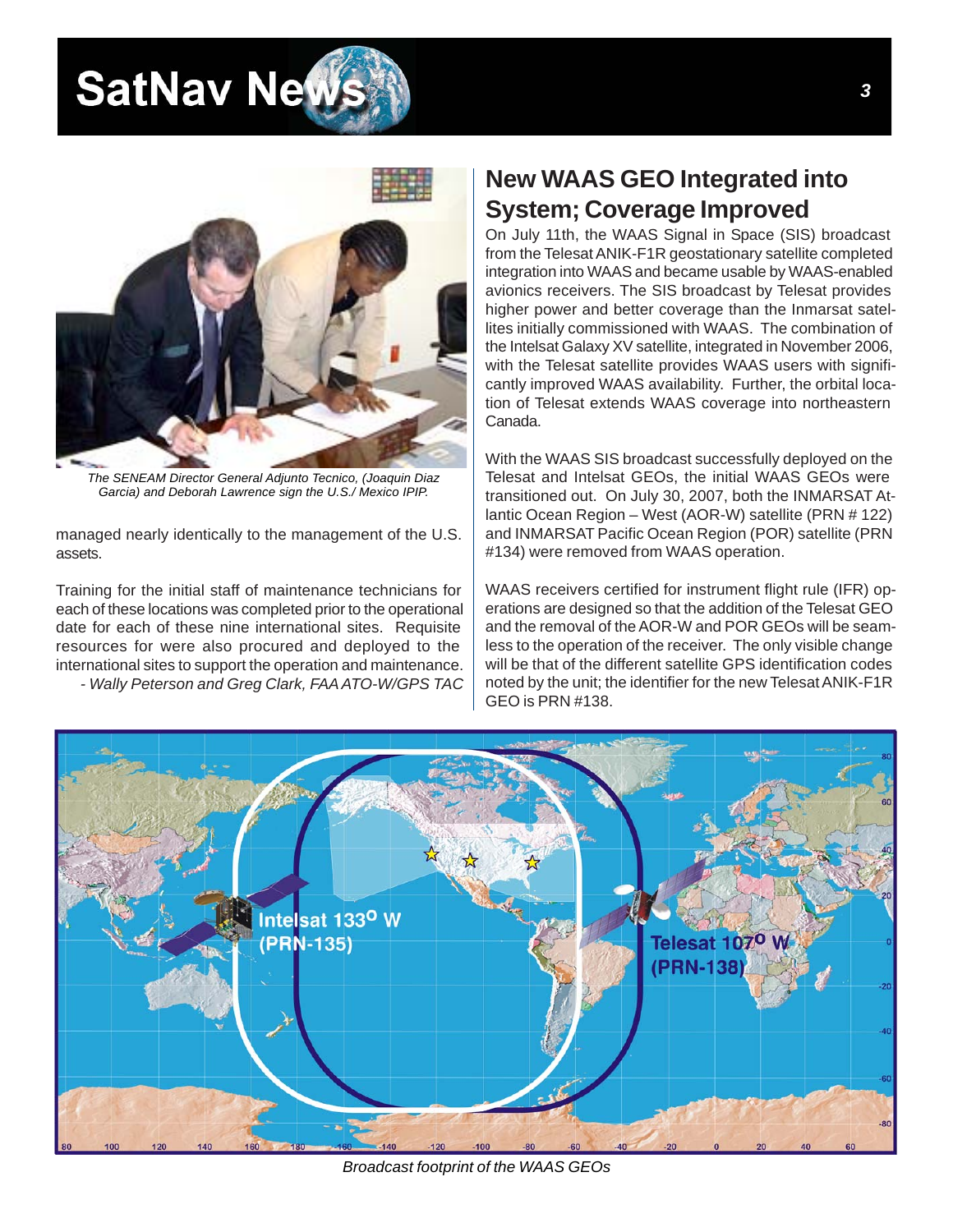# <span id="page-3-0"></span>**SatNav News**

For non-certified WAAS receivers, you may want to check with the manufacturer of your unit to see if and how this change may affect the operation of your equipment.  *- Ed Sigler, FAA ATO-W/GPS TAC*

### **WAAS - Not Just for Aviation**

#### **Users**

What do tens of thousands of mapping/surveying professionals around the world have in common? They use precision GPS.

Some use GPS to map utility poles. Some use it for mapping agriculture fields and guiding farm equipment. Others use it for precisely marking property boundaries within a centimeter. There are hundreds of different GPS uses by the professional survey/mapping community around the world.

Traditionally, the survey/mapping community has used postprocessing, a local real-time data link, beacon differential GPS (DGPS) or a private subscription service for DGPS corrections. However, in recent years, WAAS has emerged as a reliable and precise source of corrections for the professional GPS users.

A select number of manufacturers have developed technologies to exploit the use of WAAS for ground users. To overcome the loss of WAAS GEO satellite visibility in certain environments, they've developed technology that allows the user's receiver to be out of sight of a WAAS GEO satellite for tens of minutes without significant degradation in accuracy. Of course, in most cases, users are only out of sight for a minute or two at a time…like when moving through trees and around buildings. This sort of technology has made it possible for WAAS to be used as a primary correction source in places never thought of.

J.D. Irving, Limited, a large forest products company located in Eastern Canada, found WAAS so productive that they invested in 300 SXBlue (Geneq, Inc.) GPS units that use WAAS as a source of correction. They use the receivers in some of the thickest, wettest forests in North America. The WAAS GEO elevations are worse in their operating area than most, yet they rarely lose the WAAS correction according to John Paul McGrath, a Geographic Information Systems (GIS) analyst for JD Irving.

"Initially, a number of DGPS options were tested, and WAAS proved to penetrate our forest canopy type the best. Short outages do occur, but the technology in the SXBlue allows our operations to continue virtually uninterrupted," said McGrath.

"Our 300 users of GPS technology, both handheld and vehiclebased, rely on uninterrupted WAAS service 24 hours a day, 7 days a week in all weather and terrain conditions."

Caveat emptor though. Just like DGPS receivers, each WAAS-enabled receiver handles WAAS differently so don't expect the WAAS-enabled consumer receiver you bought at Wal-Mart to perform like a high performance one designed for ground users. To squeeze the maximum performance from the WAAS correction, the GPS receiver designer must spend time to understand how to exploit it.

Another innovative use of WAAS was unveiled earlier this year by high-precision survey receiver manufacturers. They've developed methods of utilizing WAAS in an unorthodox but effective manner to assist GPS receivers used for surveying to achieve centimeter accuracy.

Magellan Corporation's recently-introduced ProMark 3 RTK is an example of this. It utilizes the two WAAS GEO satellites much like GPS satellites. According to the presentation by Magellan scientists at the ION GNSS 2007 conference in September 2007, it's like adding two extra GPS satellites. This speeds up real time kinematic (RTK) initialization significantly, similar to the way the Russian GLONASS satellites are used. The two WAAS GEOs contribute the equivalent of three GLONASS satellites. One other benefit is that WAAS GEOs are geostationary so they can be counted on 24/7 as long as they are in view.

With the continued expansion of WAAS and the development of other satellite based augmentation systems (SBAS) in Europe, Japan/Australia and India, you can bet this sort of innovation for ground users will continue. It's proving to be one of the most untapped Global Navigation Satellite System (GNSS) technologies in operation today.

 *- Eric Gakstatter, Contributing Author Eric Gakstatter has spent the past 17 years in the GPS survey/ mapping industry using many brands of GPS equipment and software. He is a Contributing Editor to GPS World magazine where he writes a monthly newsletter for Survey/Construction users and a daily blog for consumer GPS users.*

#### **FAA Flight Inspection Aircraft Upgrade Includes Advanced Satellite Navigation Capability**

On August 15, 2007, the FAA announced that the first of 18 older Beech-300 flight inspection aircraft was upgraded with a new suite of avionics. The avionics package, the Pro Line 21 Retrofit Integrated Avionics System, has a wide range of capabilities designed to meet both current and future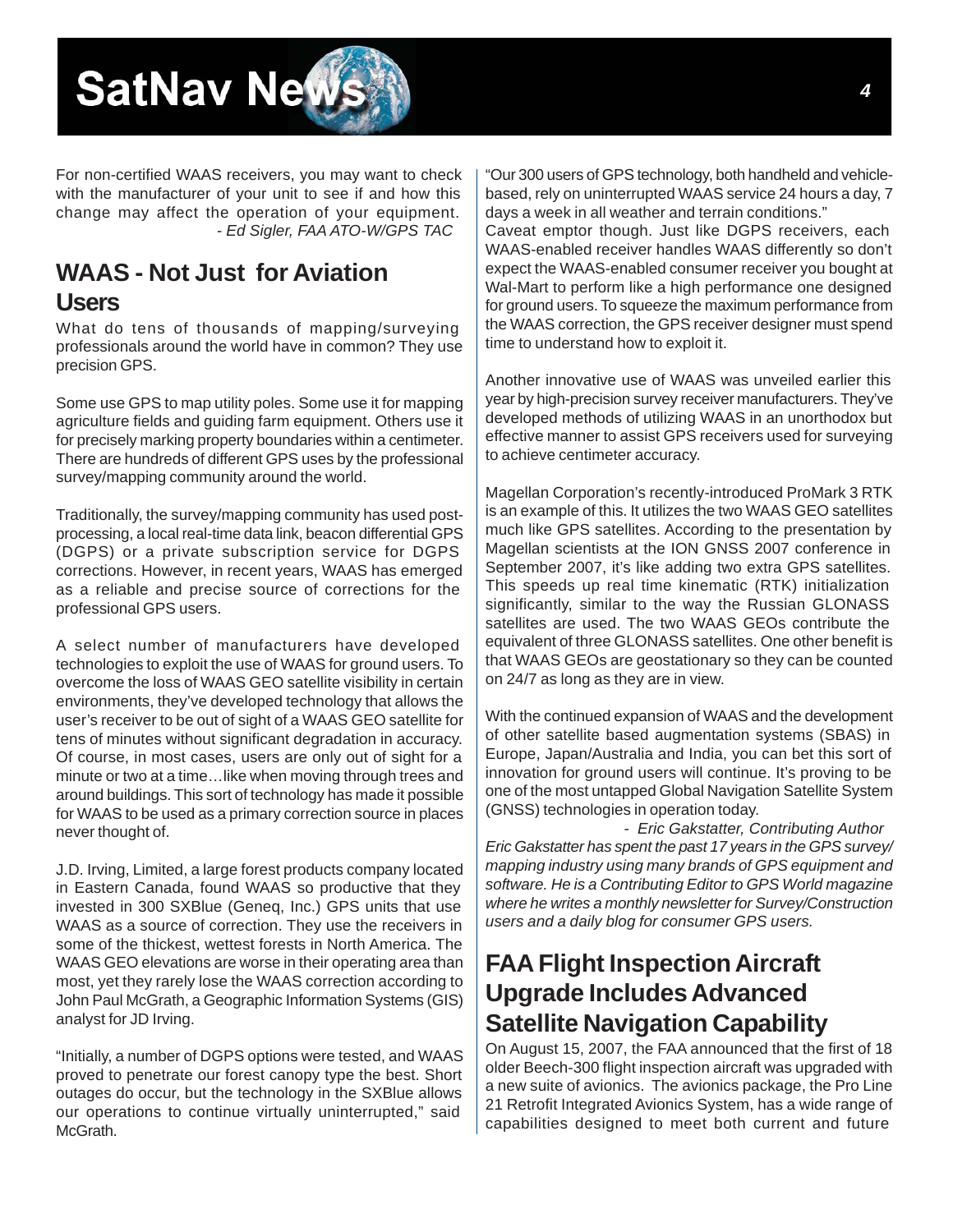## <span id="page-4-0"></span>**SatNav Net**



*View of Beech cockpit before upgrade View of Beech cockpit after upgrade*

operational needs. From a navigation perspective, this upgrade has much to offer. In addition to advanced navigation capabilities such as 3-D flight plan maps, overlays to normal navigation maps, and other bells and whistles; the new suite of avionics, offered by Rockwell Collins, incorporates the use of the Global Positioning System (GPS), the Wide Area Augmentation System (WAAS), and the Local Area Augmentation System (LAAS). The package is designed to take advantage of expanding satellite navigation operational capabilities as these systems are made available to the user. In short, this avionics package is designed to support the Next Generation Air Transportation System.

The FAA program to retrofit this older fleet of aircraft, which was acquired in the 1980s, with state of the art equipment has multiple benefits. For the FAA, this initiative will result in considerable cost savings as compared to the alternate, and significantly more expensive, approach of replacing the fleet of aircraft in its entirety. Tax payers can certainly appreciate the cost savings, but this is not the only benefit of this upgrade. Prior to this initiative to upgrade for this fleet of Beech Super



*An FAA Beech Super King Air 300 Flight Inspection aircraft parked at FAA's Monroney Aeronauuctical Center in Oklahoma City*

King Air 300s, the FAA only had a small number of aircraft with the ability to flight inspect new WAAS localizer performance with vertical (LPV) approach procedures. With more WAAS-capable aircraft being added to the fleet as a result of this retrofit project, the scheduling for the flight inspection of new WAAS LPV approaches will be much easier. Additionally, as new satellite navigation capabilities become available to the user, such as that of LAAS, slated for initial operational capability in 2008, these aircraft will be equipped to assist with related flight inspections.

Following the completion of the first aircraft, FAA's Aviation Systems Standards (AVN) organization will modify the rest of the fleet. Over the next three years, FAA technicians will install the remaining 17 systems, along with an aircraft life extension program. Equipage is the key to realizing the benefits. The upgrade of these FAA Beech aircraft adds to the growing number of aircraft throughout the U.S. equipping to make the most of advancements in satellite navigation.

For more information on the Beech-300 flight inspection aircraft upgrade, please see the FAA Fact Sheet available at http://www.faa.gov/news/fact\_sheets/news\_story.cfm?newsId=9312.

For more information on equipage news, please see the Avionics Update article below.

*- Mary Ann Davis, FAA ATO-W / GPS TAC*

#### **WAAS Avionics Update**

Another avionics manufacturer has entered the WAAS market with their recently Technical Standard Order (TSO) and European Technical Standard Order (ETSO) Flight Management System (FMS). Universal Avionics Systems Corporation announced certification of their UNS-1 family of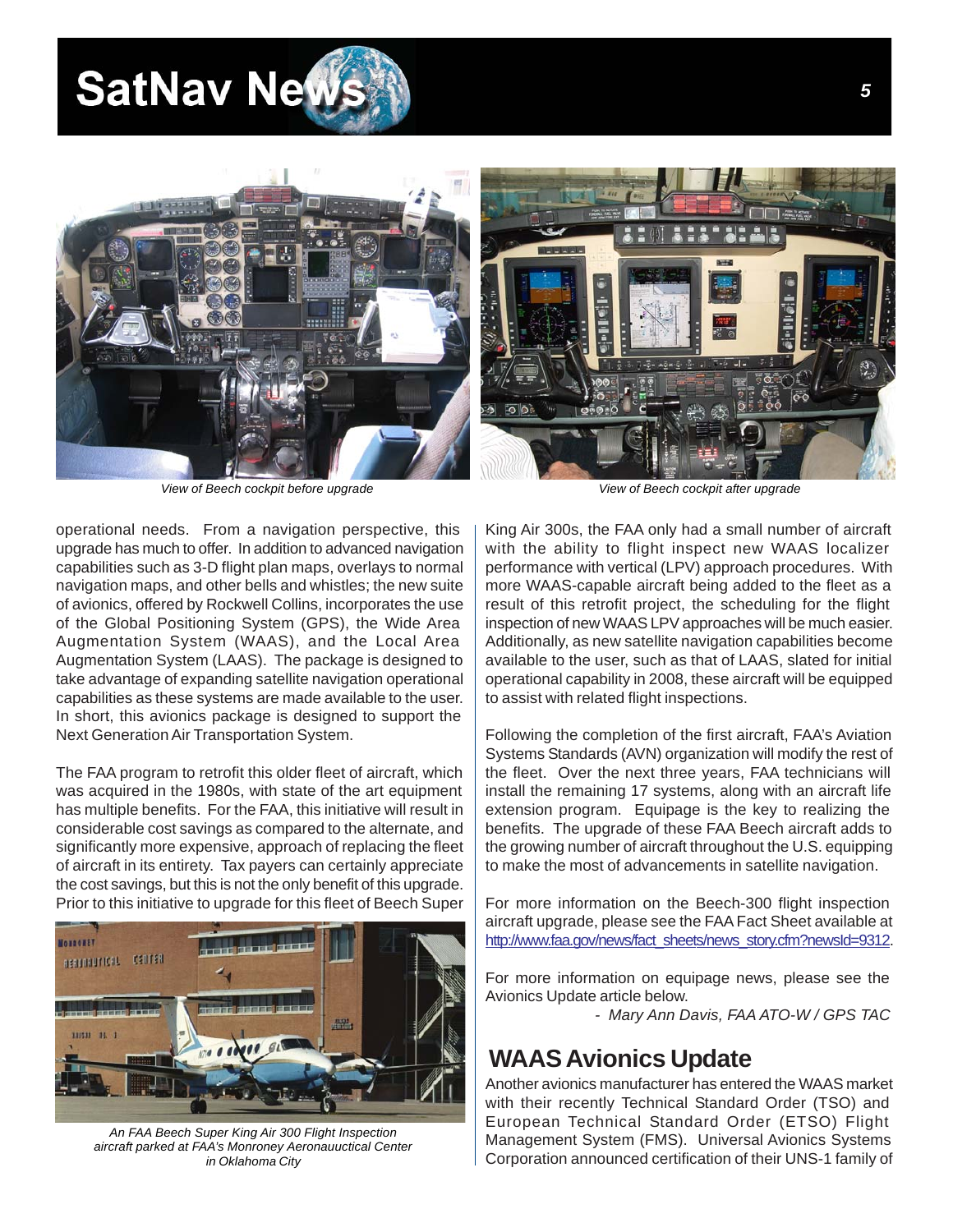<span id="page-5-0"></span>

FMSs. This effort represents the first WAAS-enabled Flight Management System for dual FMS applications. These units, in addition to being capable of WAAS LPV, LNAV/VNAV and stand alone LNAV procedures, are also compatible with other space-based augmentation systems, such as the European EGNOS, Japanese MSAT, and future systems that would comply with RTCA DO-229D standards. With the dual FMS TSO completed, Universal is now focusing efforts toward the development of what is referred to as a 'single thread' FMS This effort would provide for a single flight deck CDU for typically single FMS applications in both fixed wing and rotary wing aircraft.

Honeywell/Bendix-King is also stepping up their WAAS efforts. Bendix-King has announced the development of the KSN-770. It will feature a large, high resolution display that includes a moving map, WAAS-LPV navigator with Jeppesen electronic charts, maps and aircraft position overlay. The KSN-770 will also have optional capability that includes weather radar, weather data link, TCAS and TAWS-B. WAAS efforts are also underway in the Honeywell Primus series, as its modular design provides an upgrade path to meet future CNS/ ATM requirements along with WAAS and LAAS.

Chelton Flight Systems has selected Spectralux Corporation's sensor for use in a new GPS WAAS receiver. Spectralux believes that as its sensor is available as a circuit card assembly, it should be compatible with many retrofit solutions, to include helicopter applications. Chelton advertises certification toward the end of this year.

Garmin International, with close to 20,000 WAAS-enabled avionics in the market place clearly holds the lead in GA applications. In addition to being named the flight deck of choice with the G-1000 in the Cessna Mustang, Piper has also announced the same flight deck configuration for its Piper Jet, which is presently under development.

We have been made aware of some rather substantial autopilot and flight display integration issues, when either upgrading existing avionics with WAAS or with newly purchased units. Garmin is scheduled to release a new software revision within the next few weeks that should mitigate many of these issues, but it's always wise to check for overall system compatibility before going forward with any new avionics purchase and installation.

 *- Tom Salat, FAA ATO-W / GPS TAC The WAAS Avionics Update covers a sample of work currently underway in the WAAS avionics market. If your company is involved in any WAAS-related initiatives not included here, please e-mail Tom Salat (thomas.ctr.salat@faa.gov) and we can incorporate this information into future updates.*

#### **WAAS - LPV Watch**

The FAA published 313 LPVs in fiscal year 2007, exceeding its Flight Plan Goal of publishing 300 LPV instrument approach procedures annually. In fiscal year 2006, the FAA published 351 additional LPV procedures. These procedures improve airport access by providing pilots with vertical guidance and often lower approach minima to the runway. For those runway ends already served by an Instrument Landing System (ILS),

| Total LPVs Published as of 10/25/07       | 964 |
|-------------------------------------------|-----|
| Located at Part 139 Airports              | 512 |
| Located at Non-Part 139 Airports          | 452 |
| To Runways Also Served by ILS             | 415 |
| To Runways Not Served by ILS              | 549 |
| To Airports Not Served by ILS             | 321 |
| <b>Total Number of Airports with LPVs</b> | 550 |
| Part 139 Airports                         | 246 |
| Non-Part 139 Airports                     | 304 |
| LPVs to Non-Part 139 Airports w/No ILS    | 302 |

the LPV provides ILS redundancy and training capabilities for the aircrew. In 2007, LPVs to non-ILS runway ends were developed at twice the rate than to ILS equipped runways. More non-ILS runway end LPVs are being developed as more airport obstacle surveys are completed. It is expected that in 2008, the number of published LPV procedures will surpass ILS procedures.

A listing of current airports and runways served by LPVs can be found on our website. To access this information, go to [http://gps.faa.gov a](gps.faa.gov)nd select the GPS/[WAAS Approaches](gps.faa.gov) 

button from bottom of the front page. *- Martin Heller, FAA ATO-W / GPS TAC*



#### **FAA Leads Activities for Memphis Ground Based Augmentation System**

The FAA is leading the development of the next generation satellite navigation system for aviation. Through Project Memphis, the FAA is addressing the final steps for the completion and certification of the world's first ground-based augmentation system (GBAS) to be developed in accordance to the International Civil Aviation Organization's (ICAO) recommendations and standards. GBAS will augment the Global Positioning System (GPS) to provide an all weather approach and landing capability (with both lateral and vertical guidance) for navigation in the terminal area. It is designed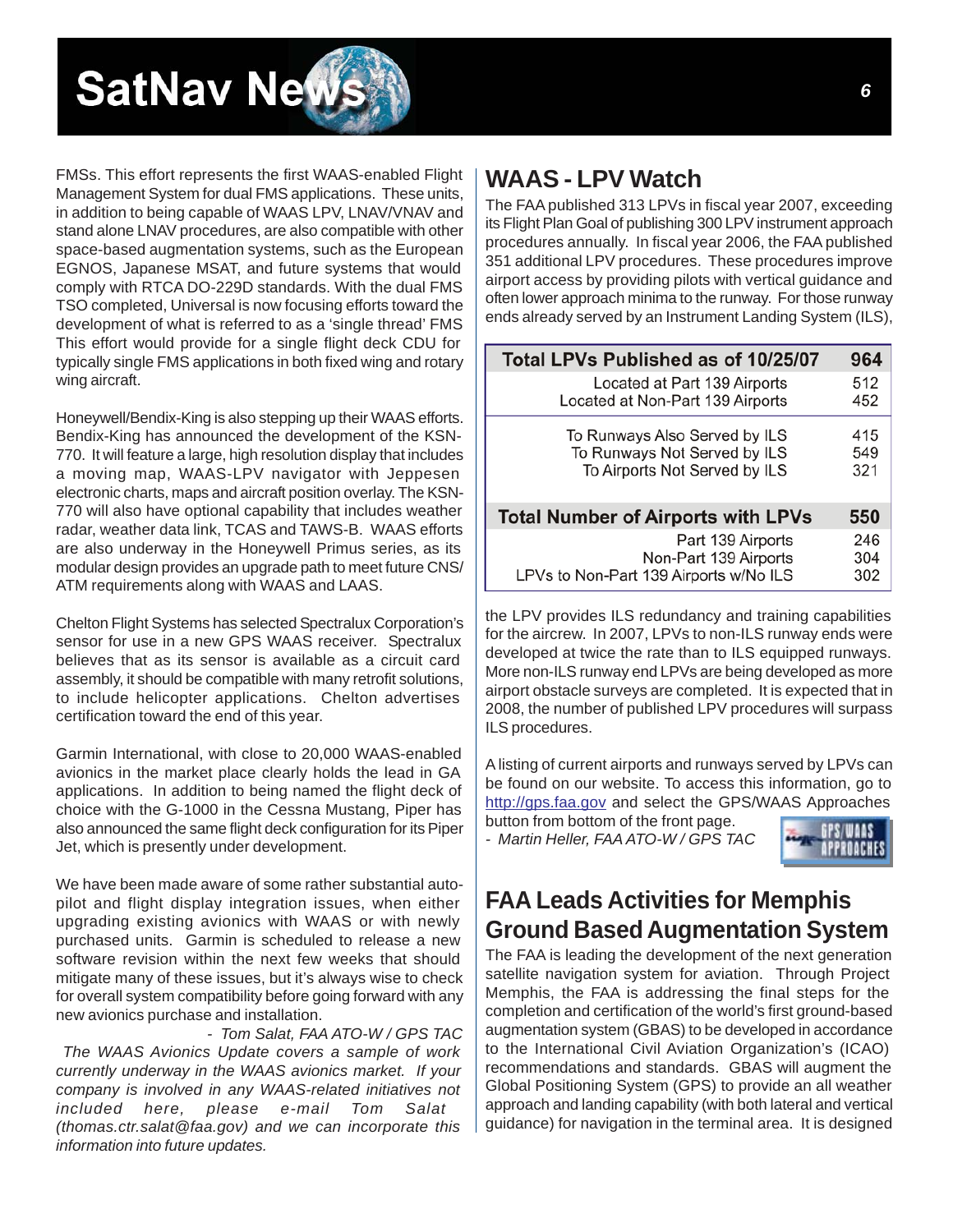<span id="page-6-0"></span>

to meet Category (CAT) I/II/III precision approach and landing service by broadcasting differential GPS corrections and integrity information. GBAS is an international term; the name of the FAA-specific system is the Local Area Augmentation System, or LAAS. The international community is working together on GBAS development and certification with FAA ATO leading this effort. In September 2006, the FAA successfully conducted GBAS flight tests in Memphis to validate technical and operational performance. FAA system design approval activities are underway and expected to be completed late 2008/early 2009.

The FAA is also working towards implementation of LAAS by working with industry to gain operational experience in anticipation of the certification of a LAAS ground station in Memphis. The Project Memphis team is composed of the



FAA, Federal Express (FedEx), Honeywell, Boeing, Rockwell-Collins, the Memphis Shelby County Airport Authority, and others. The team is working together to use this site to prove operational concepts and to obtain approval for LAAS operations in late 2008/early 2009.

The Project Memphis participants are working to provide multiple benefits:

- For the FAA more capacity in the terminal area while reducing maintenance costs for the existing navigation infrastructure
- For FedEx / Airlines approximately 10% less fuel consumption and weather-resistant operations that help to create greater efficiencies in the terminal area
- For the Memphis Shelby County Airport and Community - approximately 30-40% noise reduction and continuous descent approaches with greatly reduce emissions
- For the GBAS related Industry a greater market domestically and internationally.

While this effort will prove near-term benefits for Memphis, the operational procedures proven in the Memphis Plan can also be implemented at other airports with capacity, congestion, and noise problems.

The Joint Planning and Development Office (JPDO) defined GBAS as an enabling technology in the Operational Evolution Partnership plan. GBAS was identified as key program dependency for the solution set "Increase Flexibility in the Terminal Area" for mid-term "Air Traffic Operations Capabilities.

In addition, the FAA is working with global partners to implement GBAS so that interoperable use of GBAS can have profound impact on air navigation worldwide. GBAS is strongly supported by multiple domestic and international users and service providers. AirServices Australia and Qantas are already using the Sydney GBAS prototype with initial operational restrictions in scheduled revenue flights. Spain and Germany have installed Honeywell prototypes; and Italy, Brazil, Korea, China, India, Russia and Japan are developing plans for GBAS implementation.

GBAS avionics standards have already been developed and GBAS receivers are available. In fact, GBAS/GLS (GNSS Landing System) capability is already implemented in Boeing 737 NG aircraft and will be standard equipment for the Boeing 787 "Dreamliner". Airbus' plans also include GBAS GLS for all new Airbus aircraft with A320 and A380 GLS certification planned for late 2007.

The FAA Air Traffic Organization (ATO), through the Project Memphis, is leading international GBAS implementation which will have an impact on GBAS implementation schedules worldwide.

*- Dieter Guenter, FAA ATO-W / GPS TAC*

#### **LAAS /GBAS Keeps Moving - A New Applicant for a Non-Fed GBAS System**

The FAA received another application for regulatory approval of a non-Fed ground-based augmentation system (GBAS). The first application for LAAS/GBAS approval received by the FAA was received was from Honeywell in 2006. In March 2007, Leading Edge Navigation Systems (LENS) and its partners, GM MERC and Curtiss Wright, submitted their application for a non-Fed GBAS to the FAA.

The GM GBAS 530 was designed by the University of Oklahoma where a group of scientists under LENS, headed by Professor John Fagan and research scientist, John Dyer,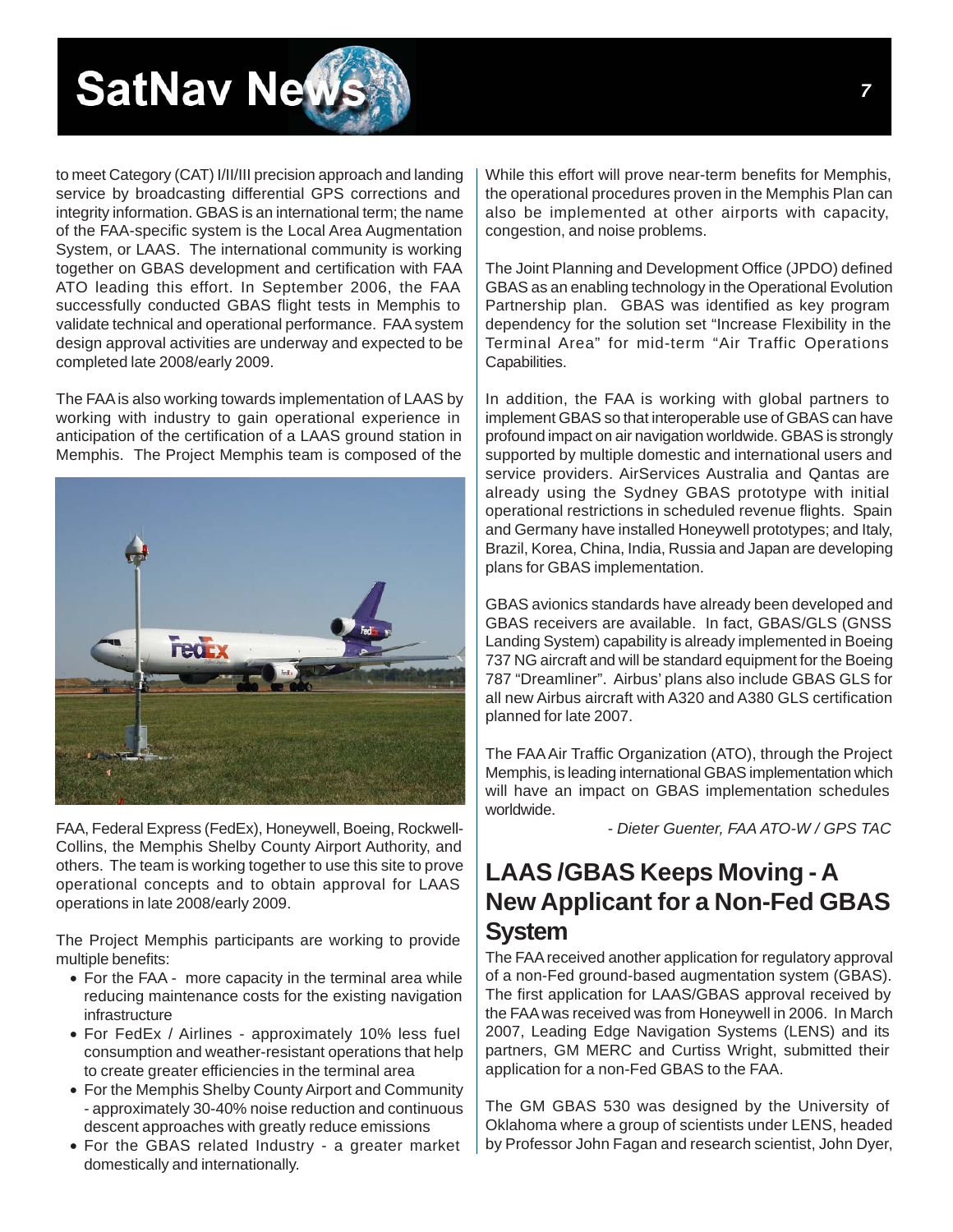# <span id="page-7-0"></span>**SatNav Nev**

designed and tested the GM GBAS prototype at several airports for the past 10 years. GM MERC and Curtiss Wright formed the GM MERC Curtiss-Wright Joint Venture for the development of the system.

The focus for the GBAS system approval and operational approval is the GM MERC prototype in Guam. The team will



*Aerial view of Guam*

set up the prototype in coordination with local Guam airport authorities and regional FAA support.

The reason for the Guam installation is to assist Continental Airlines with their regional requirements. Continental Airlines sees a tremendous benefit in the use of GBAS for their operations, not only in Guam but also in CONUS. Continental has equipped nine Boeing 737-800s with the GBAS capability and is eager to implement GBAS for their operations in Micronesia. Continental plans to request initial limited operational approval (Visual Flight Rules) to fly against the GUAM GBAS under revenue service, similar to the Qantas operations in Sydney, Australia. This early operational approval will allow for an extensive data collection effort important for the final regulatory approval of the GM MERC 530 GBAS.

A kick-off meeting was held in Oklahoma City, home of LENS, on April 24th and 25th. The LENS team presented the status of their activities and the system architecture of their GM MERC 530 GBAS. LENS has received a patent on their closed loop GBAS architecture design, which uses independent, external monitors for feedback (see als[o www.gmmerc.dk\).](www.gmmerc.dk)

There are several levels associated with the final FAA approval of a non-Fed LAAS/GBAS. Since this is a new navigational system with a new architecture, the FAA's LAAS Program Office must sign off on the System Design Approval (SDA)

packet. Once a SDA packet is approved, the applicant's approved SDA system is evaluated against any Technical Operations siting, installation, operations, maintenance and sparing criteria. If acceptable, the GBAS ground system can be approved by Safety and Operations Support in accordance with Federal Aviation Regulations (FAR) Part 171. At the same time, the FAA will ensure that the applicants and the air carrier, if not one in the same, have developed and received acceptance of the specific LAAS procedures they expect to fly, and that all have been flight inspected and approved. The ultimate customer or user (in this case, Continental Airlines) must work with its airframe manufacturer and avionics supplier to obtain an FAA certified airborne receiver and submit an operational specification (ops spec) packet proving that its airframes are properly equipped and maintained and that their crewmembers are proficient in the utilization of this new navigational capability.

*- Dieter Guenter, FAA ATO-W / GPS TAC*

#### **U.S. Hosts Latest International GBAS Working Group**

The FAA and Boeing hosted the sixth international GBAS working group meeting at the Boeing facility in Seattle from July 17th - 21st. GBAS meetings are held twice a year at alternating locations and support the development and implementation of LAAS/GBAS technology internationally. The



last meeting was held at Airbus in Toulouse, France in September 2006. The working group meetings provide a forum to discuss national and international GBAS plans and identify areas of cooperation and complementary activities; such as GBAS integrity analysis, ionospheric data collection, safety assessments, early operational implementation activities and GBAS siting.

Participants in the latest meeting included several nations and organizations including FAA, EUROCONTROL, DFS Germany, AENA Spain, AirServices Australia, Japanese Civil Aviation Bureau (JCAB), Korea, China, and DECEA Brazil. Other organizations representing U.S. efforts included JPALS program representatives from the U.S. NAVY, USAF Flight Standards and ARINC. Industry participants included Honeywell, Thales, LENS/MERC, NEC, Rockwell Collins, Boeing, and AIRBUS. Airline representation included Continental Airlines, All Nippon Airways, Japan Airlines, and Qantas.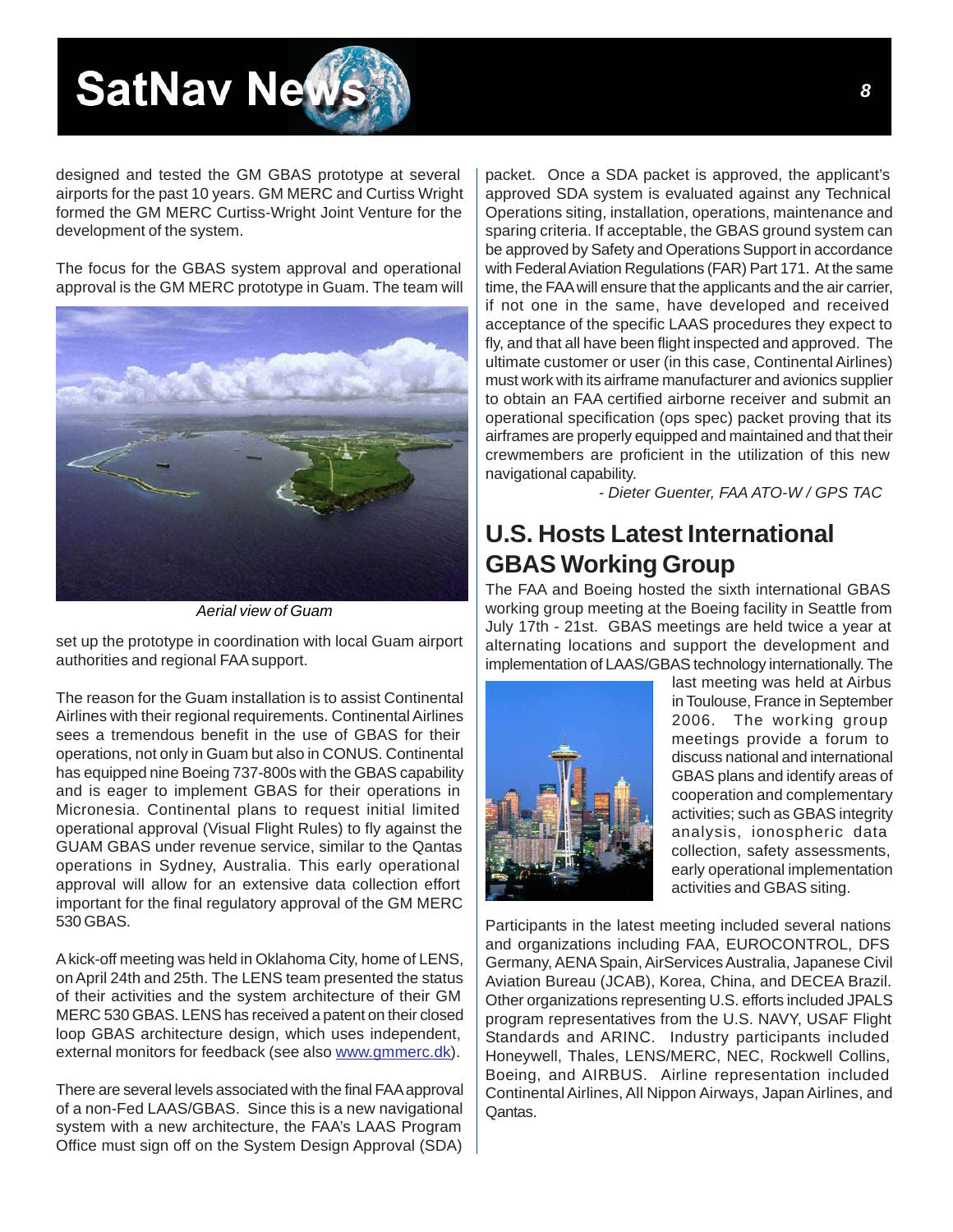<span id="page-8-0"></span>

During this meeting, there were several updates of nations and users moving from GBAS research to the implementation of GBAS. Several service providers presented an update on their activities. AirServices Australia reported on its plans to install a "red label" system in Sydney in early 2008. Accordingly, special approval was given in June for Airbus A380 GBAS approaches (against the prototype) in Sydney. Additionally, AENA reported on the upgrade of their GBAS installations in Malaga to include real-time monitoring of GBAS performance. AENA plans for certification activities to begin in 2008. Airbus A320 flight test are planned to start in October 2007. Likewise, DFS plans flight tests with a TUI Flight B737 during revenue flights and the installation and certification of a GBAS system by December 2008. NPPF Spektr (Russian GBAS) activities were presented by EUROCONTROL which conducted interoperability evaluations of the Russian GBAS system with Western GBAS receivers. Four ground stations are installed in Russia, one is installed in Braunschweig, Germany for testing, and two more are planned in Russia. Airborne receivers are installed in a variety of aircraft including helicopters. Operational approval is in process.

Several airlines also provided updates on their activities. Qantas reported operating nine GLS capable/equipped aircraft with five more to enter service in 2008. All B737 flight crews (580 pilots) are trained to perform GLS approaches and over 100 approaches have been conducted successfully. Qantas has on order up to 115 Boeing 787 with GLS as basic feature. Qantas is also the launch customer for A 380 which also includes GLS as basic equipment. Continental Airlines continues to pursue GLS implementation in Guam where nine B737s are equipped. Additionally, all future B737 aircraft will be GLS-capable. Continental believes that GBAS implementation (RNP plus GBAS) in New York will improve local issues. Japanese Airlines ANA and JAL plan to introduce GBAS-capable aircraft every year from 2008. Boeing and Airbus also participated and provided information on their plans. Boeing 787 and B747-8 plan to include GLS as basic equipment. Airbus pans to achieve GLS certification for A320 and A380 by the end of 2007 and for the A340 in 2008. Flight test are currently being performed against a Thales ATM ground station in Toulouse. These discussions help to improve a common understanding and practice of GBAS system approval. Common test cases and tools can be achieved through improved communication and coordination of activities.

Several working group sessions were held as a part of the meeting. These working group sessions included the Test Cases and Data Evaluation Working Group, the Local Business Case Working Group, and the Operational Implementation Working Group.

There is strong consensus that the GBAS group is necessary and is complementing existing international groups like international Civil Aviation Organization (ICAO) working groups. Brazil offered to host the next GBAS WG in March 2008. FAA and EUROCONTROL are also considering conducting the next meeting just prior the Amsterdam ATC event (former Maastricht ATC) to include a GBAS forum discussion during Amsterdam ATC.

*- Dieter Guenter, FAA ATO-W / GPS TAC*

#### **White House Announces End of Selective Availability Procurement**

On September 18, 2007, the White House issued a statement outlining the U.S. government's plans to end the procurement of GPS satellites that include the capability to intentionally degrade the accuracy of the GPS service. The statement in its entirety is reprinted below.

For Immediate Release Office of the Press Secretary September 18, 2007

#### **Statement by the Press Secretary**

*Today, the President accepted the recommendation of the Department of Defense to end procurement of Global Positioning System (GPS) satellites that have the capability to intentionally degrade the accuracy of civil signals. This decision reflects the United States strong commitment to users of GPS that this free global utility can be counted on to support peaceful civil activities around the world.*

*This degradation capability, known as Selective Availability (SA), will no longer be present in GPS III satellites. Although the United States stopped the intentional degradation of GPS satellite signals in May 2000, this new action will result in the removal of SA capabilities, thereby eliminating a source of uncertainty in GPS performance that has been of concern to civil GPS users worldwide.*

*GPS benefits users around the world in many different ways, including aviation, road, marine and rail navigation, telecommunications, emergency response, resource exploration, mining and construction, financial transactions, and many more. All users, and their governments, have a stake in the future of GPS. The United States promotes international cooperation in the operation of civil global navigation satellite systems and continues to work to build international support for the protection of these signals from intentional interference and disruption.*

To access this announcement on-line, please visit… [http://www.whitehouse.gov/news/releases/2007/09/](http://www.whitehouse.gov/news/releases/2007/09/20070918-2.html)  20070918-2.html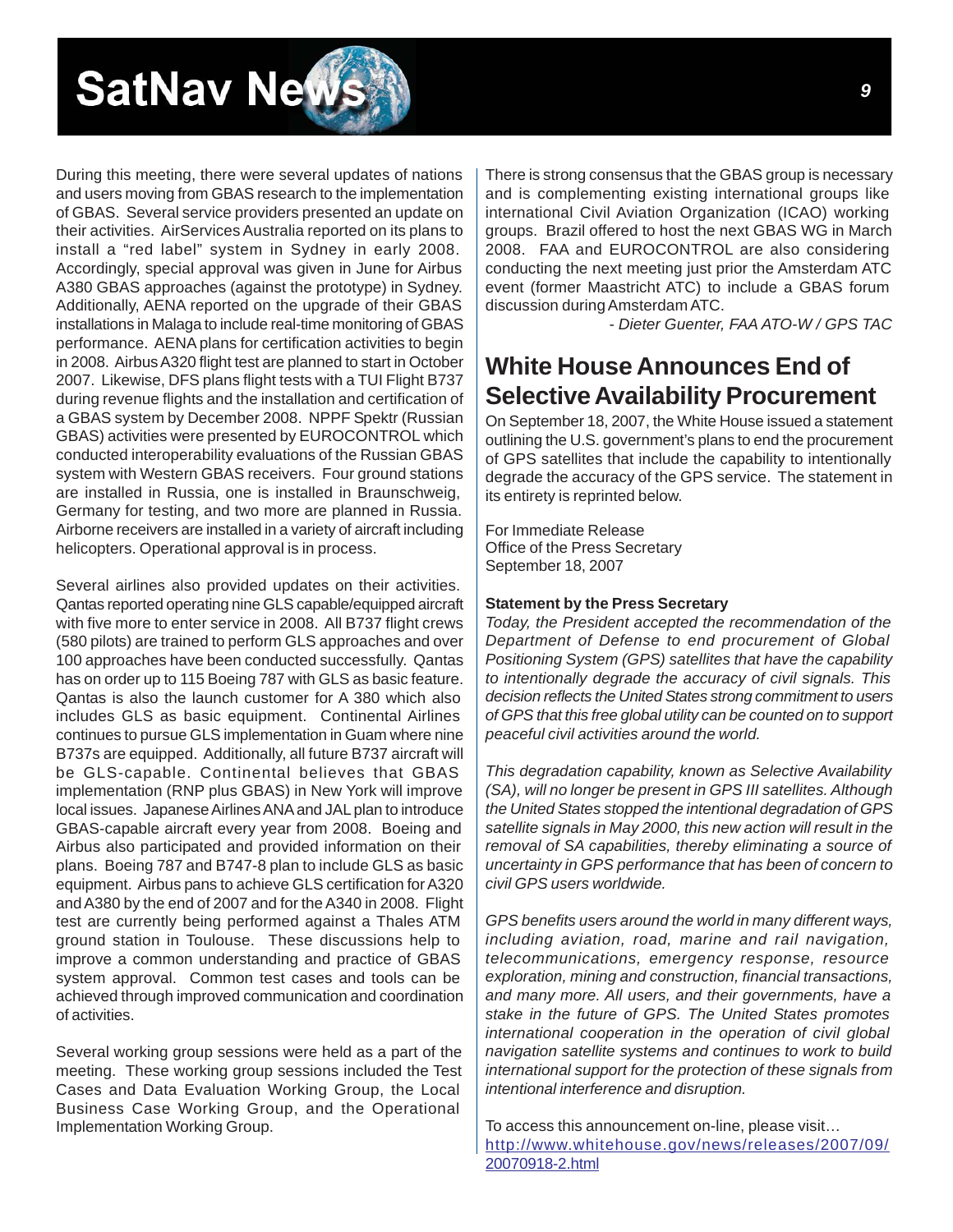### <span id="page-9-0"></span>**GPS Evolutionary Architecture Study (GEAS)**

The modernized Global Positioning System (GPS) will provide two civil frequencies in aeronautical radio navigation system band – L1 and L5. This frequency diversity will alleviate the two most significant limitations of the current GPS-based navigation systems: estimating ionospheric disturbances and reducing the vulnerability to Radio Frequency Interference (RFI). In addition to providing these benefits, modernized GPS may also enable improved internal signal fault detection and provide a more convenient data communication channel to broadcast integrity information to the users. Today, the Wide Area Augmentation System (WAAS) ground segment has virtually full responsibility for detecting fault modes and determining integrity for real time operations within its service volume. With modernized GPS, signal fault monitoring responsibility could be distributed differently (between space, ground, and user segment) in order to improve performance at reduced cost.



*GPS Satellites (Image courtesy of Los Angeles Air Force Base, [http://www.losangeles.af.mil/art/ \)](http://www.losangeles.af.mil/art/)*

The GPS Evolutionary Architecture Study (GEAS) panel was formed to define and evaluate Global Navigation Satellite System (GNSS)-based architectures to provide robust localizer performance with vertical guidance (LPV)-200' service worldwide circa 2025-2030. The approach for this study is to define the most optimal and cost effective distribution of signal fault monitoring responsibility between the space, ground, and user segment. The corollary objectives for GEAS are as follows:

- Assess capability of modernized GPS to simplify fault detection and provide an alternate broadcast channel
- Provide a clear path to worldwide autoland capability
- Provide reasonable architecture for military aviation within NAS
- Enable a smooth integration of Galileo in the user equipment
- Facilitate constructive interaction with national effort coordinated by the U.S. Department of Defense's Navigation Security Space Organization (NSSO) and the Department of Transportation's Research and Innovative Technology Administration (RITA)

The GEAS panel consists of experts from the Federal Aviation Administration (FAA), Department of Transportation (DOT), GPS-Wing (GPS-W), NSSO, Jet Propulsion Laboratory (JPL), academia (Stanford University, Ohio University, and Illinois Institute of Technology), MITRE, Zeta, AMTI and other government support contractors. The GEAS panel is cochaired by Deane Bunce (FAA) and Professor Per Enge (Stanford University).

There have been eight GEAS meetings conducted so far. The final report from GEAS will be delivered to the FAA Global Navigation Satellite System (GNSS) program office by December 2007. Also, there have been three interim "architecture recommendation" status briefings to the NSSO's Position, Navigation, and Timing (PNT) architecture selection committee.

In an effort to down-select potential future architecture options, the GEAS forum has converged on three possible architecture options:

- 1. GNSS Integrity Channel (GIC) The GIC monitor network would be a worldwide implementation of dual frequency GNSS signal monitor stations. The external monitors detect all satellite faults including: clock runoff, ephemeris errors and modulation deformations. Similar to current WAAS, the monitors feed confidence information to the aircraft using a broadcast capacity comparable to present WAAS data bandwidth of 250 bits per second. GIC places the smallest integrity burden on the aircraft and a large burden on the monitors external to the aircraft.
- 2. Absolute Receiver Autonomous Integrity Monitoring (ARAIM) - ARAIM is a snapshot detection algorithm that exploits redundancy in measurement. It checks range residuals relative to position estimate and obviates the need for fault specific monitoring. Absolute RAIM can be implemented with a low data rate integritybroadcast-channel since there is a relaxed requirement on GPS to convey the failure information to the user equipment. ARAIM places the highest burden of integrity threat detection on the user and smallest burden on the ground segment.
- 3. Relative RAIM (RRAIM) RRAIM fault detection is based on differences in carrier phase measurement residuals over time. RRAIM has the performance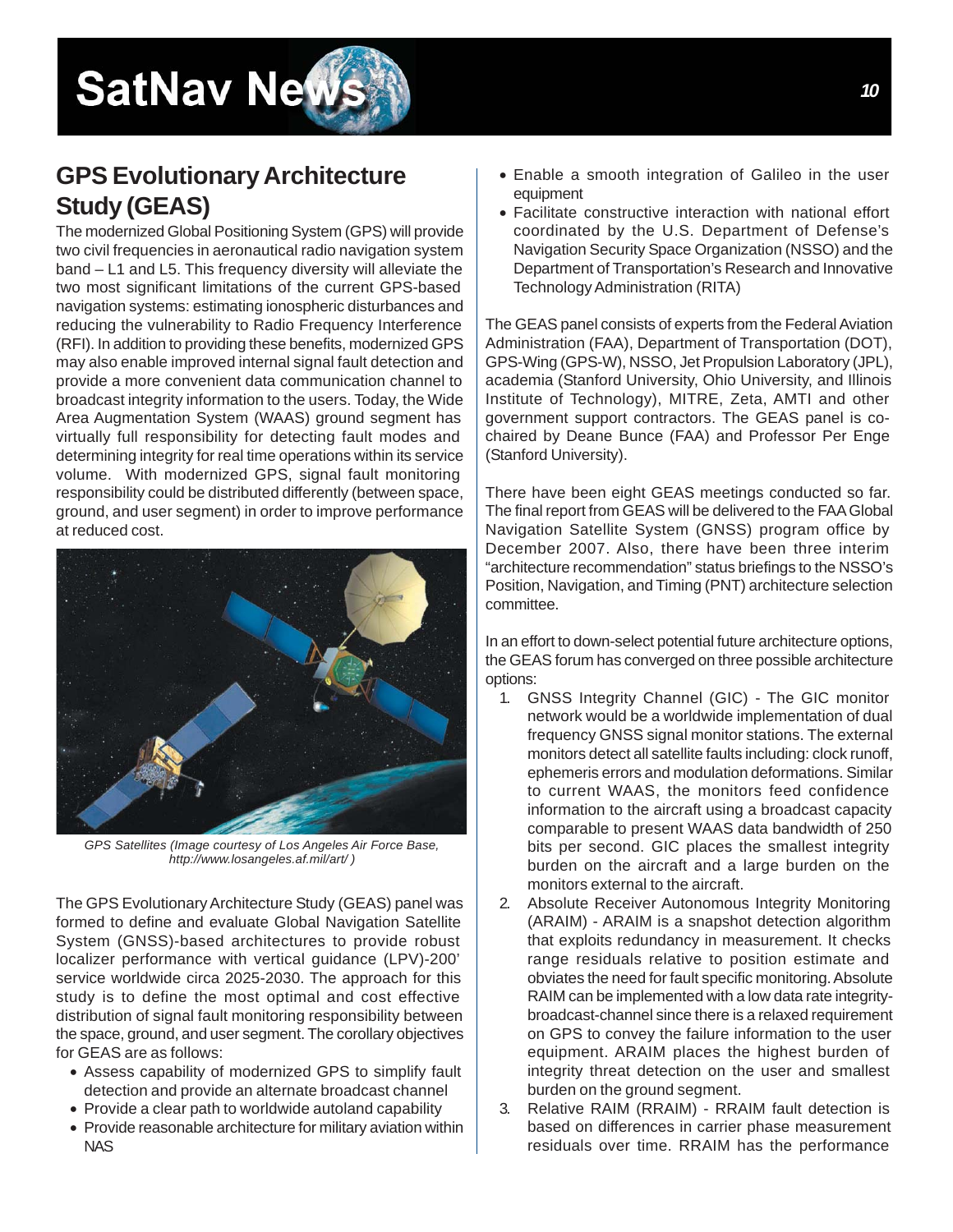<span id="page-10-0"></span>

coasting capability based on carrier phase measurements (without carrier cycle ambiguity resolution). The position and velocity estimates can also be propagated using the carrier phase measurements. The integrity broadcast data rate requirement for RRAIM is higher than that of the absolute RAIM. RRAIM distributes the integrity burden between the aircraft and the external network.

For all these options, the level of GPS fault monitoring responsibility for space and ground segment along with the potential mechanism to convey integrity information to the user are currently under study. Future ground infrastructure requirements to provide worldwide coverage for both these options are also under works.

Analysis to date indicates that the performance of these architecture options greatly depends on the GPS constellation definition, GPS satellite failure assumptions, and GPS ranging measurement performance (User Range Accuracy-URA). Over the course of next couple of months, GEAS forum will evaluate the details of the architecture options and finalize the fault monitoring responsibility between ground, space, and user segment. Ground infrastructure requirements (to meet the LPV-200 requirements) for all three options will also be finalized. GEAS will complete the analysis to conclude the dependency of the architecture options on the GPS constellation parameters and recommend minimum GPS III constellation performance to support the future aviation requirements.

 *- Navin Mathur, FAA ATO-W /GPS TAC*

#### **New RNAV Departure Route Improves Operations and Airspace Flows at Las Vegas McCarran International Airport**

A new of Area Navigation (RNAV) Standard Instrument Departure (SID) was implemented on Tuesday, March 20 at Las Vegas McCarran International Airport, Las Vegas, NV. The procedure, available to both Global Positioning System (GPS) and conventionally equipped RNAV aircraft, was developed in concert with the FAA's goals, objectives and initiatives to implement performance-based navigation procedures, both SIDs and Standard Terminal Arrivals (STARs), to improve airspace access to our 35 OEP airports in the NAS.

Las Vegas has led the FAA in RNAV SID/STAR implementation and recently added a new route call the STAVV THREE (RNAV) SID. This new RNAV procedure will be used for departures making a right turn off of Runway 25L/R and will serve those RNAV equipped turbojets proceeding northeast out of Las Vegas filing over Milford, Bryce Canyon, and Dove Creek.

This joint FAA and industry effort not only improves operations at Las Vegas McCarran International Airport, but is expected to better serve aviation customers and system providers utilizing this airport. This procedure increases capacity by implementing a diverging procedure off the airport, and it also increases safety by reducing pilot/controller communication. This translates to reduced workload and less chance of a read-back/hear-back error occurring.

In addition to the efficiencies in airspace management and operations, the procedure has reduced flying miles flown by approximately 38 miles. This reduction in flight miles results in significant fuel cost savings for the aviation users.

*- Jim Arrighi, FAA RNAV/RNP Group*

#### **The Website Gets a New Look**

No, you didn't type in our web address incorrectly. The FAA GNSS Program Office websit[e \(http://gps.faa.gov\) h](http://gps.faa.gov)as a new

|                                                                                                                                                                                                                                                                                          |                                                  |                                                                                                                                                                                                                                                                                                                                                                                                                                                                                                                                                                                                                                                                                                                                                                                                                   |    |                       | <b>FAA Home</b>            | <b>About FAA</b><br>$J$ obs |                  | Library<br>News                                |                    |
|------------------------------------------------------------------------------------------------------------------------------------------------------------------------------------------------------------------------------------------------------------------------------------------|--------------------------------------------------|-------------------------------------------------------------------------------------------------------------------------------------------------------------------------------------------------------------------------------------------------------------------------------------------------------------------------------------------------------------------------------------------------------------------------------------------------------------------------------------------------------------------------------------------------------------------------------------------------------------------------------------------------------------------------------------------------------------------------------------------------------------------------------------------------------------------|----|-----------------------|----------------------------|-----------------------------|------------------|------------------------------------------------|--------------------|
|                                                                                                                                                                                                                                                                                          | <b>Federal Aviation</b><br><b>Administration</b> |                                                                                                                                                                                                                                                                                                                                                                                                                                                                                                                                                                                                                                                                                                                                                                                                                   |    |                       |                            | <b>Pilots</b>               | <b>Travelers</b> |                                                | Mechanics<br>More  |
| Aircraft                                                                                                                                                                                                                                                                                 | Airports &<br>Air Traffic                        | <b>Education &amp;</b><br>Data &<br><b>Statistics</b><br>Research                                                                                                                                                                                                                                                                                                                                                                                                                                                                                                                                                                                                                                                                                                                                                 |    |                       | Licenses &<br>Certificates |                             |                  | <b>Regulations &amp;</b><br>Safety<br>Policies |                    |
|                                                                                                                                                                                                                                                                                          |                                                  | Search:                                                                                                                                                                                                                                                                                                                                                                                                                                                                                                                                                                                                                                                                                                                                                                                                           | Go | Powered by:<br>Google | Quick Find:                |                             |                  |                                                | $\checkmark$<br>Go |
| <b>Navigation Services</b>                                                                                                                                                                                                                                                               |                                                  | <b>Navigation Services</b>                                                                                                                                                                                                                                                                                                                                                                                                                                                                                                                                                                                                                                                                                                                                                                                        |    |                       |                            |                             |                  |                                                | faa.gov Tools      |
| <b>Topics</b><br>History                                                                                                                                                                                                                                                                 |                                                  | <b>Global Navigation Satellite Systems</b>                                                                                                                                                                                                                                                                                                                                                                                                                                                                                                                                                                                                                                                                                                                                                                        |    |                       |                            |                             |                  | Print this page<br>Email this page             |                    |
| A Global Positioning<br>System<br>A Ground Based<br>Augmentation<br>System<br>→ Satellite Based<br>Augmentation.<br>System<br>$\rightarrow$ GNSS Operations<br>Implementation<br>Team<br>> Frequently Asked<br>Ouestions<br>$\rightarrow$ Links<br>$\rightarrow$ Library<br>Ground Based |                                                  | deficiencies in today's air traffic infrastructure and quide the future of the<br>United States' National Airspace System (NAS). To do this, the FAA is<br>developing two satellite-based systems, the Wide Area Augmentation<br>System (WAAS) and the Local Area Augmentation System (LAAS), which<br>will provide the accuracy, availability, and integrity needed to use GPS as a<br>primary means of navigation in the NAS. These systems will provide<br>accurate, continuous, and all-weather coverage to satisfy today's aviation<br>needs. The GNSS Team, along with other FAA organizations and<br>numerous governmental and non-governmental agencies, aims to pave the<br>way for a smooth transition to satellite navigation.<br><b>GNSS Management Team</b><br>. Leo Eldredge - GNSS Program Manager |    |                       |                            |                             |                  |                                                |                    |
| Navigation Aids System<br>Group<br>Lighting Systems Group                                                                                                                                                                                                                                | $\alpha$<br>٠                                    | Deborah Lawrence - WAAS Program Manager<br>Dave Peterson - NAS Implementation Lead<br>Carlos Rodriguez - LAAS Program Lead                                                                                                                                                                                                                                                                                                                                                                                                                                                                                                                                                                                                                                                                                        |    |                       |                            |                             |                  |                                                |                    |
| Library                                                                                                                                                                                                                                                                                  |                                                  | Calvin Miles - GPS Team Lead<br>· Doris Rinkus - Business Manager                                                                                                                                                                                                                                                                                                                                                                                                                                                                                                                                                                                                                                                                                                                                                 |    |                       |                            |                             |                  |                                                |                    |

look. The FAA is completing an agency-wide effort to consolidate the web presence of all the various FAA organizations into one cohesive style. In mid-June, the gps.faa.gov was transferred into the new FAA template and migrated to a new server as a part of this process. As a result, you may notice a few changes to our website.

**Location** - You can still type "gps.faa.gov" into your web browser to reach the main page for the FAA GNSS Program Office, but the web addresses of our subordinate pages have changed. As a result, you may want to reset any bookmarks